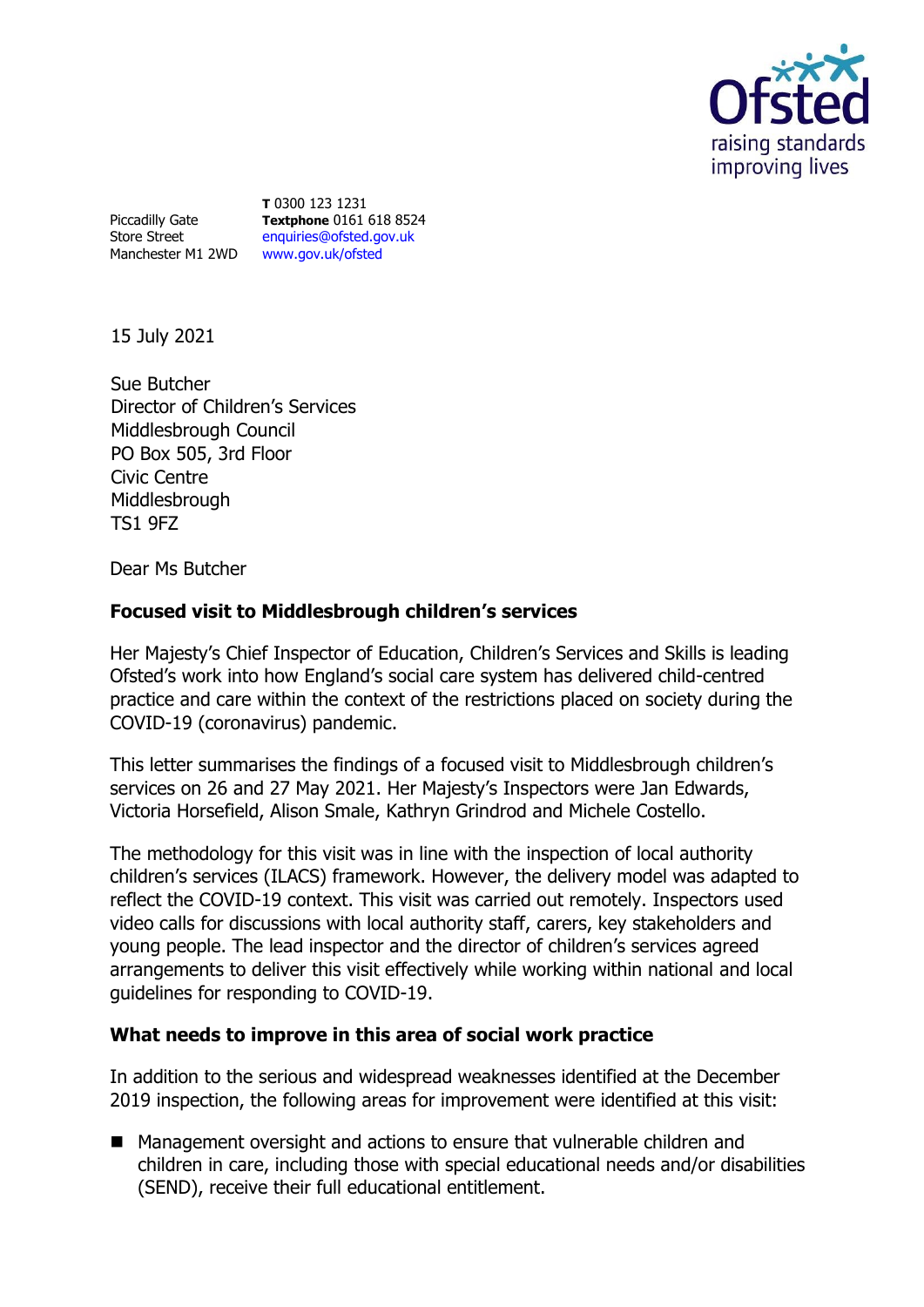

■ The understanding of identity and the diverse needs of children and their families to inform assessment, planning and support.

## **Findings**

- Middlesbrough leaders invoked their major incident plan swiftly and effectively at the outset of the COVID-19 pandemic. This established a framework for the identification and monitoring of vulnerable children in their local communities. The pandemic has brought opportunities for a different way of working across the whole council, which has revitalised partnerships. The director of children's care and director of education held weekly communication meetings with strategic partners to develop effective multi-agency pathways, such as weekly meetings with school networks, and the domestic abuse pathway which is being nationally evaluated.
- Since the inspection in December 2019, senior leaders have been positively engaged in a comprehensive programme of improvement. Leaders have a good understanding of what they have achieved and of what more there is to do. While they have been able to successfully progress much of their programme of improvement during the pandemic, the pace of change of some elements of the programme has been impacted by COVID-19. These elements have been incorporated into the year two plan for improvement. The director of children's services and the leadership team know that there remains significant variability in practice, confirmed by this visit.
- Leaders have introduced and built on a comprehensive audit to excellence programme, enhanced performance management, and demand forecasting. There are also new practice standards to provide clearer expectations or 'nonnegotiables' about the quality of social work practice. An analysis of thresholds for intervention and capacity has led to an increase in children's cases that are now appropriately held at early help. This is beginning to have an impact on workloads but capacity remains a challenge across the service. Senior leaders know, through their own audits, that too much work remains of variable quality and is still being evaluated as poor and not meeting their own expectations regarding the quality of practice. The audit to excellence framework successfully builds in learning from audit, with clear links to individual team planning, wider service improvements and performance clinics. Social workers and early help practitioners provided inspectors with examples of how they had made positive changes to their practice as a result of their learning from audit.
- Demand for a children's social care service has steadily increased over the last year. Referrals from the police account for just under half of all referrals to children's social care, although only half of these lead to the need for a service. This means that too many families are being referred by the police when they do not meet the threshold for a statutory service. This is exacerbated by a lack of an internal police system for determining thresholds of need. Senior leaders are now working with the police to adopt a new early triage, although the police have been slow to engage in this development.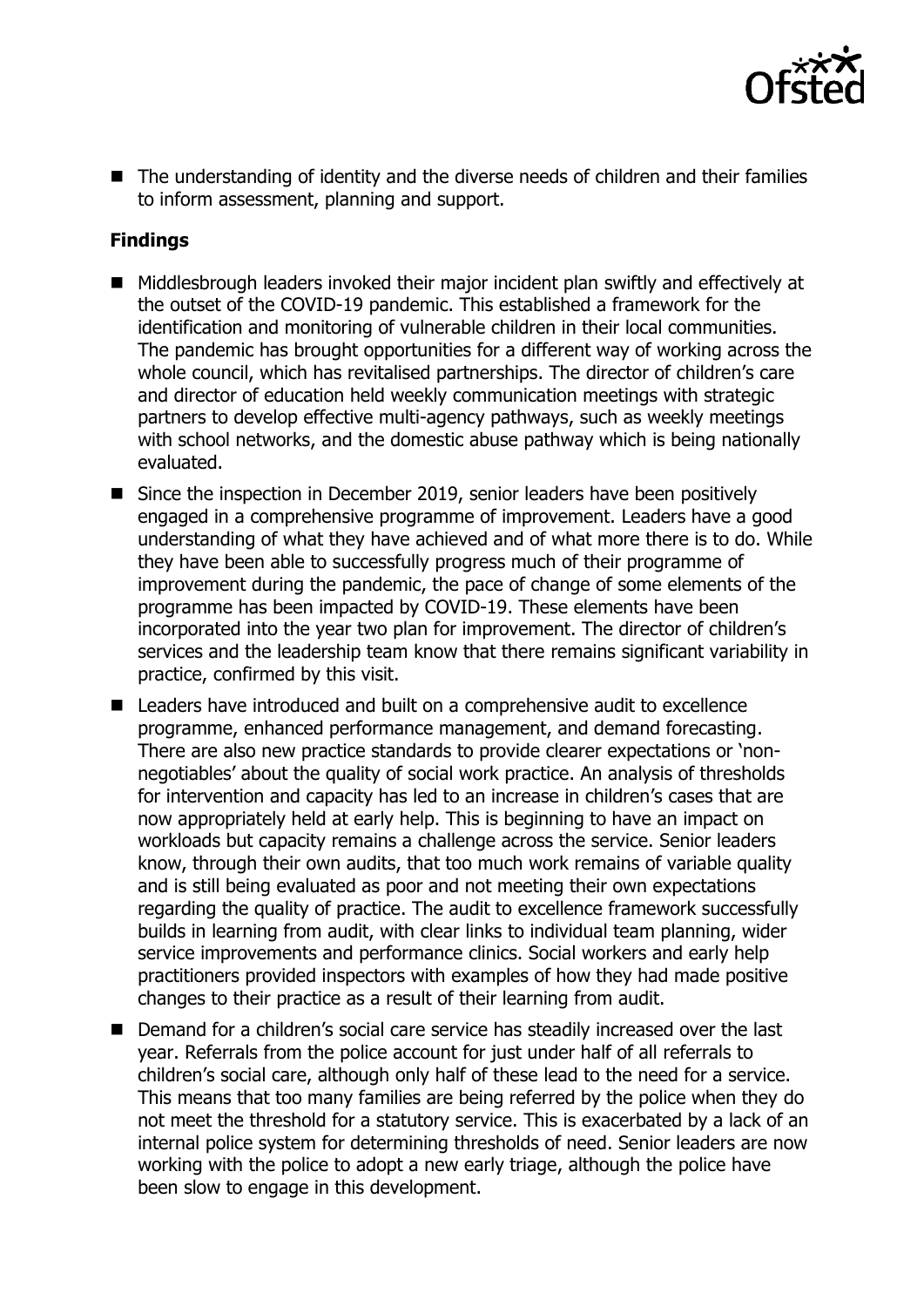

- The multi-agency children's hub (MACH) has continued to strengthen and build on the improvements that had been identified at the monitoring visit in August 2020. Children's risks and needs are identified through a thorough screening process that is timely and proportionate. An increase in repeat referrals which lead to a need for a service is adding to the demand. This is as a result of a legacy of poor practice and children's assessments and interventions failing to address all the presenting concerns and risks the first time that children are referred.
- When risks to children increase, strategy meetings in the MACH are well attended. The meetings consider information from all partner agencies, who jointly rate the risk to children to support appropriate decision-making about next steps. However, when risks to children who are already known to the service escalate, there is a less robust process for strategy meetings. Decision-making is not always informed by all the available information from key partners, such as health professionals, as well as the historical information known to children's social care.
- There is effective management oversight when children's cases are stepped down to early help, and clear direction for the early help practitioner at the start of their intervention.
- Children are seen regularly, and throughout the pandemic social workers have taken into account specific COVID-19 safety plans when planning their visits. Some social workers are creative and persistent in their engagement with children, despite the restrictions imposed by lockdown measures. This direct work with children is demonstrably making a difference to their lives.
- The quality of social workers' assessments of children's needs varies. The better assessments articulate children's wishes and feelings well and consider the changes needed to improve their circumstances. In the poorer assessments, the direct work with children is not contributing to a clear understanding of what life is like for them. The child's identity and diverse needs are not given sufficient consideration to add to an understanding of their lived experience, and do not help to inform decisions that are made about them.
- Plans for children that are made following an assessment of need also vary in quality. Children-in-need plans are not regularly updated and lack clear timescales, which hinders the monitoring of children's progress. The lack of contingency planning in some children's cases means that social work practice is crisis-driven, leading to unnecessary escalation of risks for children. Child protection plans are generally of better quality than children-in-need plans, although they are not always specific to each child in the family. Multi-agency core group meetings do not always proactively ensure that the plan is progressed to achieve timely improvements to children's circumstances. Management oversight and supervision are not sufficiently evaluative of children's progress to ensure that plans and interventions are making a difference for children.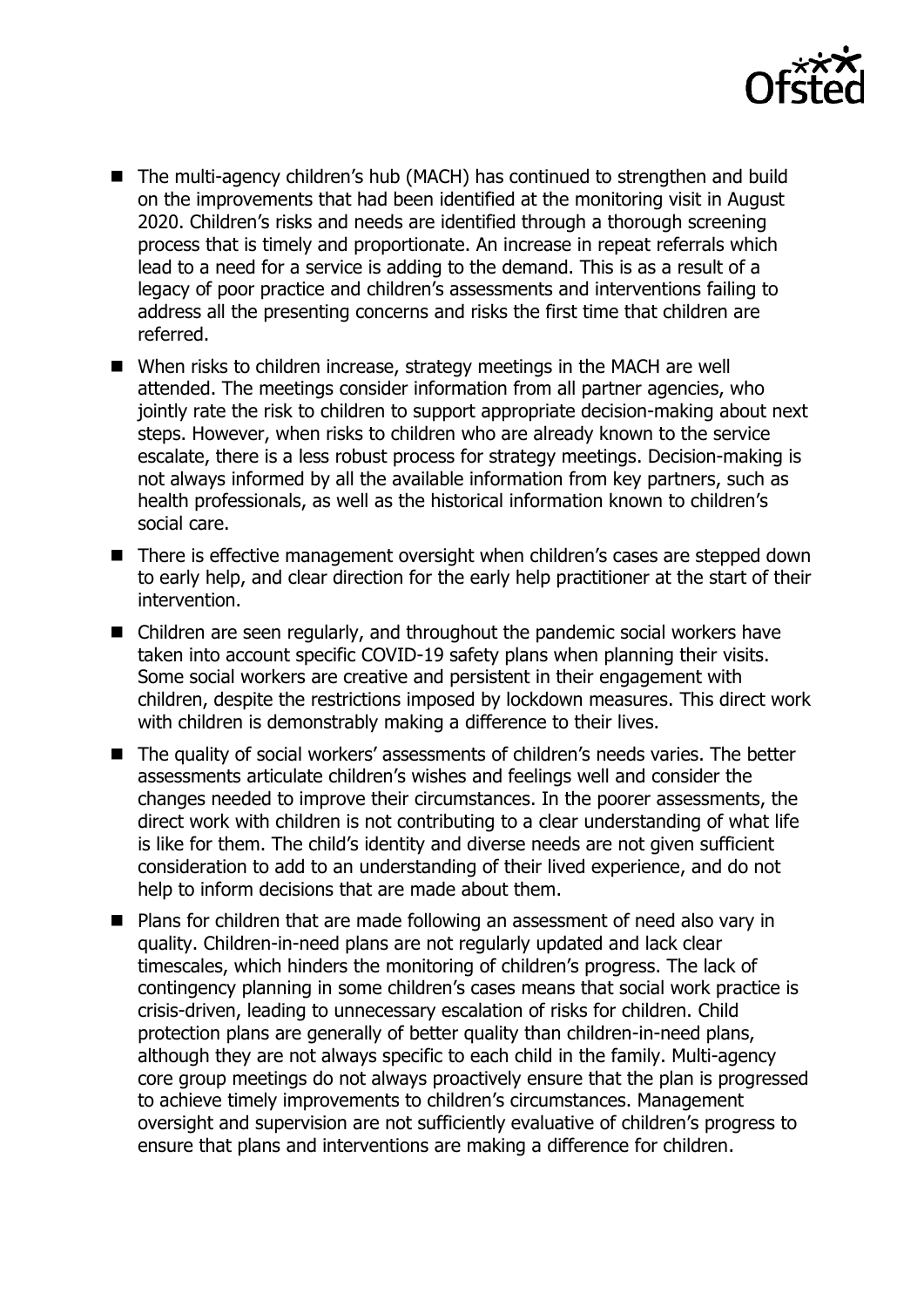

- Legal gateway meetings have been strengthened and are evidencing tighter management oversight and monitoring of pre-proceedings work under the Public Law Outline. However, some of these changes are very recent and are not yet demonstrating impact. Decisions for ending pre-proceedings are sometimes made without the benefit of an updated assessment or without clear contingency planning. This can lead to the risk that these children will re-enter the same processes quickly or that they are not diverted effectively from the need for care proceedings.
- Social workers are increasingly working with children who have multiple and complex needs. This is as a result of a legacy of poor practice, including a failure to intervene quickly when children are experiencing cumulative neglect and deprivation, and the impact of drift and delay in planning. The judiciary and the Children and Family Court Advisory and Support Service are positive about the engagement of senior leaders in addressing the poor practice that they have raised with them. This includes the poor quality of social work in legal planning, the evidence submitted and the legal advice provided. Senior leaders have responded to the challenges of the quality of work in pre-proceedings and court proceedings through the recent appointment of a court progression manager. However, this initiative is too new to demonstrate impact.
- The number of children who are electively home educated (EHE) and missing education has significantly increased during the pandemic. Leaders have effective systems in place to monitor EHE children. These children are visited quickly, with a follow-up visit by the education welfare officer if the plan for the child's education is not good enough. However, senior leaders do not have a sufficient understanding of the circumstances of vulnerable children who are currently missing education. For instance, a minority of children in care have been on reduced timetables or have had no educational provision for too long. Some of these are children with SEND and additional vulnerabilities and risks and therefore their needs are not met; some of these children do not receive a school place within the recommended 20-day timescale; and a very small number of these children attend unregistered provision on a part-time basis for their sole education provision.
- Strategic and operational partners work together effectively to identify exploitation risks and trends for children in their communities. The tracking of children who are at risk of or who are being exploited continues until the risk is sufficiently reduced. There are clear and comprehensive procedures in place for children who are missing from home or care. Workers are persistent and build good relationships with children, which ensures that the interventions provided are effective in reducing risk and episodes of children being missing from home or care.
- The small number of children inspectors looked at who had recently come into care did so when they needed to be looked after, and included young people who were homeless. However, for some children, there is delay in finding the right home for them. This is in part due to the lack of availability of suitable foster and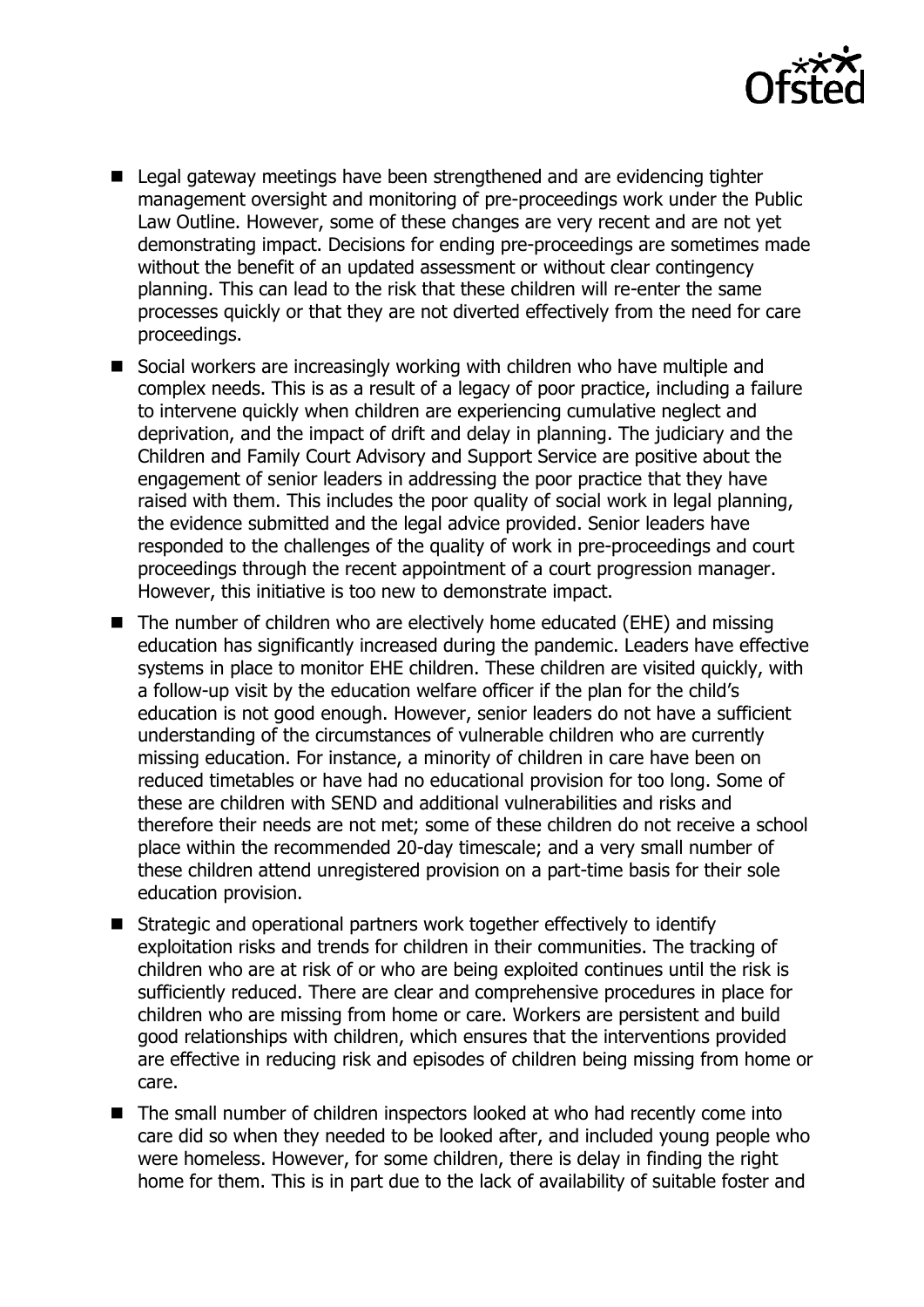

children's homes, and insufficient scrutiny of the longer-term appropriateness of placements with connected carers. As a result, some children experience disruption when they are initially placed with family carers and this adds to their experience of loss and instability.

- Some children experience drift and delay in being found a permanent home and in having their more complex needs met. Children's care plans and the review of these plans are not sufficiently detailed to ensure that children's needs are met as quickly as they should be. Furthermore, children's needs arising from their identity and culture are not fully considered in planning the support that they receive, and this is a significant gap.
- While children's physical health needs are well met, their emotional well-being and mental health needs are not always understood well enough. Services are identified but interventions are not tailored to individual need and this limits their effectiveness. This means that some older children continue to experience an escalation in trauma and anxiety, which impacts on their relationships, placement stability and education.
- It is positive that the number of vulnerable children living in unregistered children's homes has reduced in the last six months. There is robust senior management oversight for the small number of children and care leavers in unregulated placements.
- Personal advisers maintain regular contact with care leavers. They are creative in how they engage with care leavers if face-to-face visiting is not possible. However, pathway plans for care leavers are too vague and lack ambition in planning for their future. Plans to help them address their health issues can sometimes take too long to action. The location of a child and adolescent mental health services worker within the pathways service is having a positive impact on the mental and emotional health of the young people who access that support.
- Leaders acknowledge that there are still too many care leavers who are not in education, employment or training (NEET). The recent introduction of a NEET clinic is starting to have an impact for care leavers. Care leavers who spoke to inspectors said that they appreciated the opportunities that their local authority apprenticeships have given them.
- Leaders have appropriately prioritised recruitment and the development of the workforce strategy. Although social workers' workloads are reducing, they remain too high for some social workers, particularly in the safeguarding and care planning and pathway teams. In addition, some children experience too many changes of social worker. Children told inspectors that, if they could change anything, they would like to have social workers who stayed with them for a long time. Too many changes of social worker affects relationship-building, as well as an understanding of children's circumstances and needs and the progression of children's plans.
- Staff have benefited from COVID-19 safe-working practices and the deployment of technology to maintain their engagement with children and families. Despite